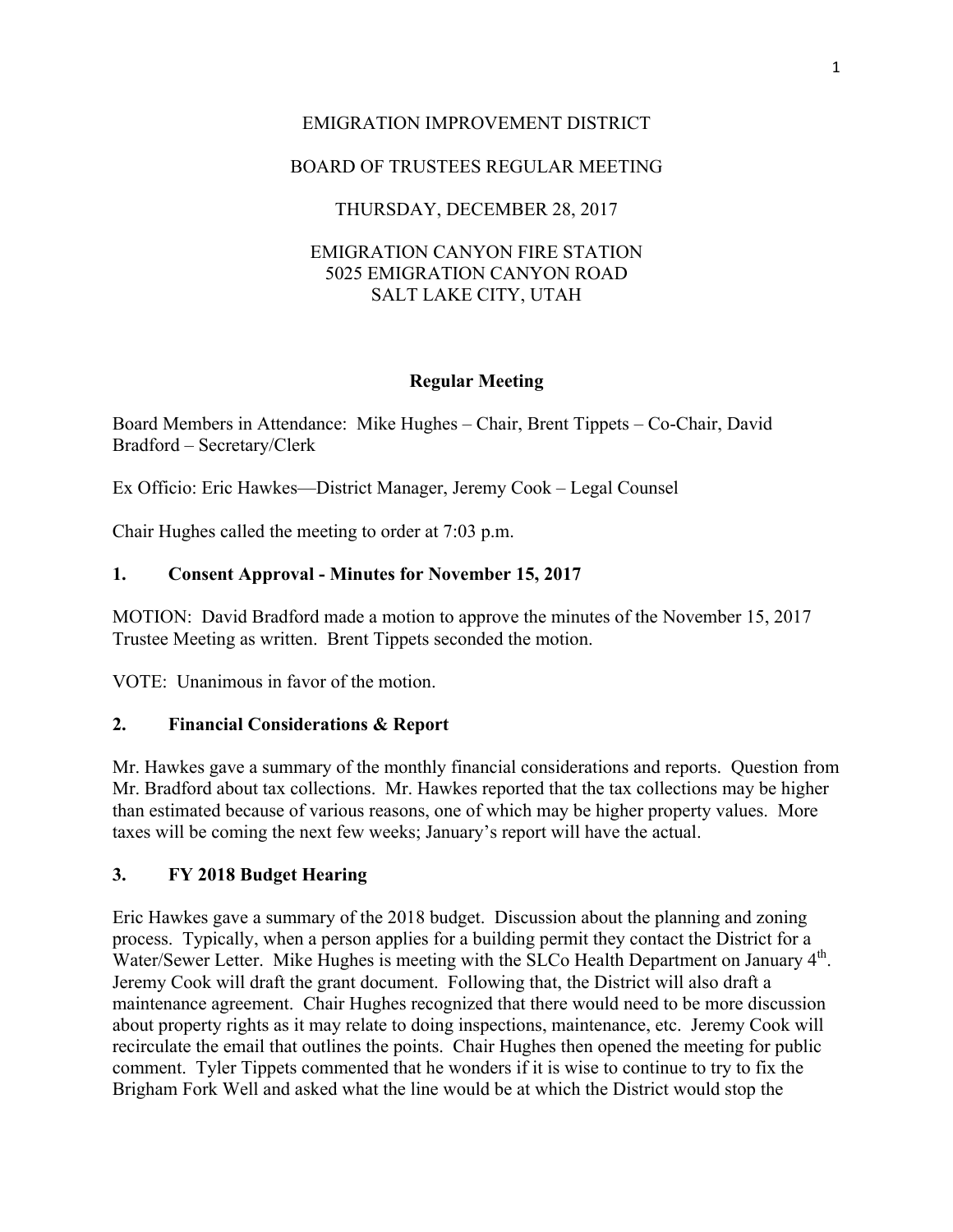attempt to fix the well. Brent Tippets said the parameters were discussed last month: about \$60,000-\$70,000. Eric Hawkes said the difficulty with putting a hard and fast dollar amount on it is because nothing has gone well in the repair process. Chair Hughes commented that the District has no intention to abandon the well; it is a great well that produces a lot of water. It would cost millions to drill a new well (answering a question from Paul Brown). There were no other comments. Chair Hughes closed the public hearing.

MOTION: David Bradford made a motion to approve the 2018 Budget as written. Brent Tippets seconded the motion.

VOTE: Unanimous in favor of the motion.

## **4. Any Items Requested by Visiting Public**

Dana Bowen voiced concerns about the quality of water in her well on Sunnydale. She requested getting a reading on the water quality of the monitoring wells several times a year. Eric Hawkes responded that even if the District could extract water from the monitoring well, it wouldn't answer her question on whether her water is clean. Chair Hughes summarized the purpose of the monitor wells—to ensure the District's wells didn't impact the water levels of the creek or the aquifer. The District is unable to check water quality in the monitor wells because there are no pumps in the wells. Chair Hughes suggested to Dana Bowen that she visit with her neighbors and see how many are interested in having their wells tested. Then the District could try to facilitate getting them a reduced rate with an entity that tests water quality. Jeremy Cook pointed out that if she is worried about water quality the best data is to have her own well tested. The District tests the water quality in the EID system almost constantly (the people that pay for the water in the system pay for the testing of the water). The District participates in the Ruth's Diner septic system--to have a local entity that monitors it. Chair Hughes gave a summary of the USG study that is forthcoming.

#### **4. 2018 Trustee Meeting Schedule**

Starting in January the Board will meet on every  $2<sup>nd</sup>$  Thursday. The next meeting will be January  $11^{th}$ .

#### **5. Water Levels Report**

Mr. Hawkes reported on the water levels. Upper Freeze Creek is unknown because the telemetry is not working but the level in that well doesn't usually fluctuate more than 5 feet, historically. There is no good telemetry according to Chair Hughes, but it is necessary because it turns the wells on and off and gives a good data set. When the telemetry breaks it can take a long time to repair it. As an example, Mr. Hawkes reported that it was rebuilt but it only lasted 3 months. The canyon has bad conductivity in the ground which is hard on the telemetry. The quarterly report will be next month from Don Barnett. Mr. Hawkes reported on the monitoring wells: to plot them out, they would be mostly flat line.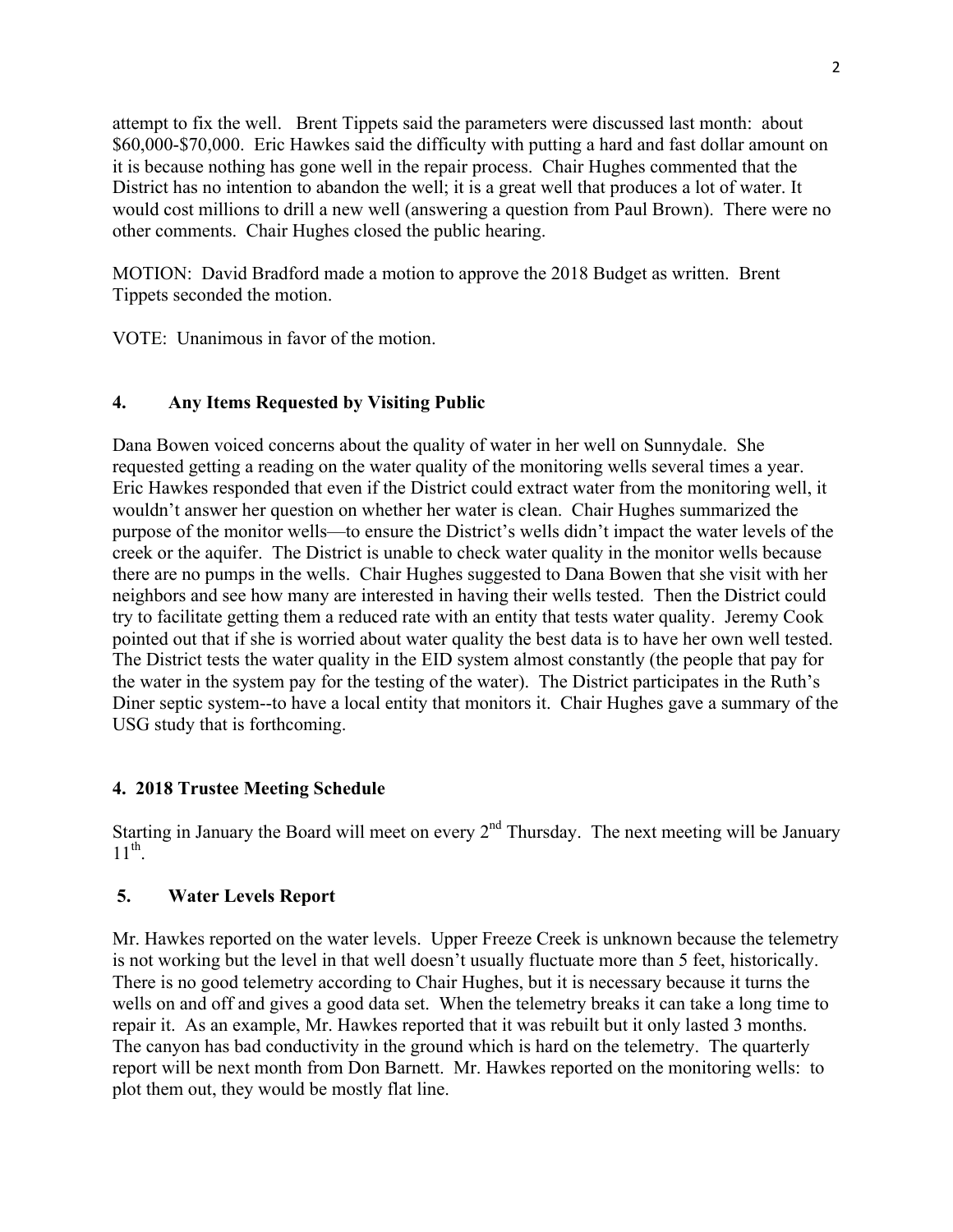#### **6. Maintenance Report**

Mr. Hawkes stated that there was a leak at 360 N Pioneer Ridge Rd. He then updated the board on the Brigham Fork Well repair. There is a clog of debris at 800 feet which they have been unable to bail out. This is problematic because if the District is unable to access the well, they can't treat it. The drillers put a tool in and got a good "bite" on it. It pulled the liner up 4 feet and then the cable snapped at the tool head. Now the dilemma is that there is the clog at 800 feet and a tool stuck at 500 feet. The drillers are fishing for the tool to try to pull it out. Mr. Tippets asked how the winter weather will affect progress, to which Mr. Hawkes responded that they will keep working while they can. So far it has not been an issue. The point was reiterated that the purpose of getting the liner out is to treat the well. The well is 1250 feet deep at a 30-degree angle. It was drilled at an angle (which has led to many of these complications) to go through as many aquifers as possible. The District would like to be pumping from 800 feet, where the clog is. Ideally, the District could test the various sections and evaluate where the water quality is good and where it's bad. Mr. Bradford asked about the possibility of bringing in a different driller and drilling through the clog. Mr. Hughes responded that he didn't think that it would be feasible because of the liners and the angle of the well. If the drillers are unable to retrieve the tool it was unclear what the course of action would be. Chair Hughes stated that it seems likely that they'll be able to get the tool out. Paul Brown asked who is paying for getting the tool out. Mr. Hawkes replied that the District is—drillers don't guarantee what happens under ground. Brigham Fork well is needed for a backup, but it has been a problematic well, in large part because it was drilled at an angle. The District will continue to repair the well up until \$60,000. The next meeting is in 2 weeks; there will be an update at that point.

#### **8. Dismiss Public**

# **9. Closed Session**

MOTION: Board Member David Bradford made a motion to convene in closed session to discuss pending and imminent litigation. Brent Tippets seconded the motion.

VOTE: Unanimous in favor of the motion.

The Board of Trustees met in closed session from 8:23 p.m. to 8:42 p.m. Those present included the Board of Trustees, Eric Hawkes, Jeremy Cook.

MOTION: Board Member Bradford made a motion to dismiss from closed session and to adjourn the meeting. Mike Hughes seconded the motion.

VOTE: Unanimous in favor of the motion.

The regular meeting of the Emigration Improvement District adjourned at 8:42 p.m.